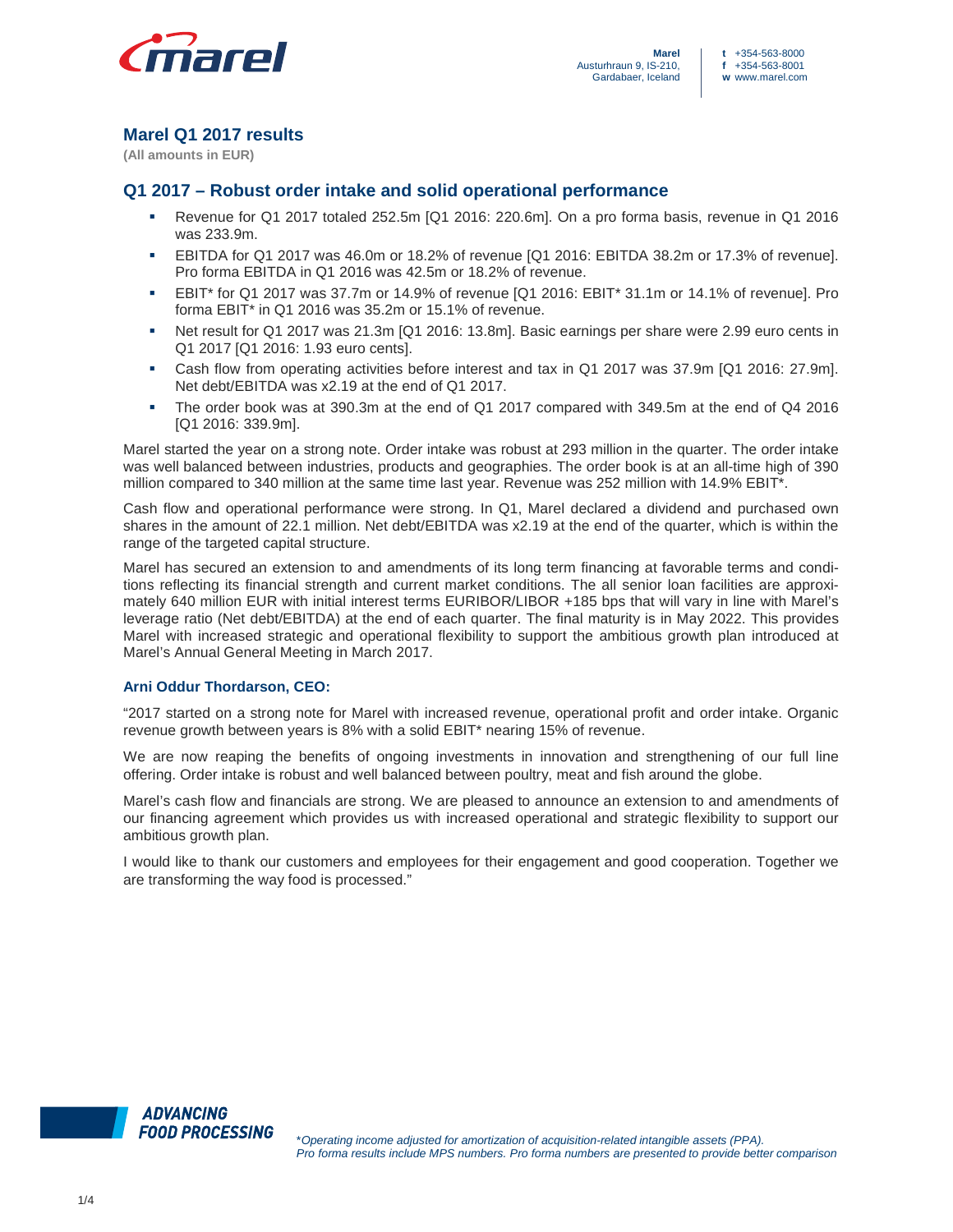

### **Key figures from Marel's operations in thousands of EUR**

|                                                                      | Quarter1        | Quarter1 | Change |
|----------------------------------------------------------------------|-----------------|----------|--------|
| Proforma figures <sup>1)</sup>                                       | <b>2017 YTD</b> | 2016 YTD | in $%$ |
|                                                                      |                 |          |        |
| Revenues                                                             | 252,464         | 233.921  | 7,9    |
| Gross profit                                                         | 99.445          | 100.153  | (0,7)  |
| Gross profit as a % of Revenues                                      | 39,4            | 42,8     |        |
| Adjusted result from operations (EBIT) <sup>2)</sup>                 | 37.692          | 35.241   | 7.0    |
| Adjusted EBIT as a % of Revenues <sup>2)</sup>                       | 14,9            | 15,1     |        |
| <b>EBITDA</b>                                                        | 45.955          | 42.487   | 8,2    |
| <b>EBITDA</b> as a % of Revenues                                     | 18,2            | 18,2     |        |
| Adjustment for amortization of acquisition-related intangible assets | (6.217)         | (4.547)  | 36,7   |
| Result from operations (EBIT)                                        | 31.475          | 30.694   | 2.5    |
| EBIT as a % of Revenues                                              | 12,5            | 13,1     |        |
| <b>Orders Received</b>                                               | 293.188         | 254.080  | 15,4   |
| Order Book                                                           | 390.250         | 339.949  | 14,8   |

1) Proforma figures include MPS for the full first quarter in 2016.

<sup>2)</sup> Operating income adjusted for amortization of acquisition-related intangible assets (PPA).

|                                                                      | Quarter1 | Quarter1 | Change |
|----------------------------------------------------------------------|----------|----------|--------|
| As per financial statements                                          | 2017 YTD | 2016 YTD | in %   |
|                                                                      |          |          |        |
| Revenues                                                             | 252.464  | 220.631  | 14,4   |
| Gross profit                                                         | 99.445   | 92.607   | 7,4    |
| Gross profit as a % of Revenues                                      | 39,4     | 42,0     |        |
| Adjusted result from operations (EBIT) <sup>2)</sup>                 | 37.692   | 31.123   | 21,1   |
| Adjusted EBIT as a % of Revenues <sup>2)</sup>                       | 14,9     | 14,1     |        |
| <b>EBITDA</b>                                                        | 45.955   | 38.185   | 20,3   |
| EBITDA as a % of Revenues                                            | 18,2     | 17,3     |        |
| Adjustment for amortization of acquisition-related intangible assets | (6.217)  | (4.547)  |        |
| Result from operations (EBIT)                                        | 31.475   | 26.576   | 18,4   |
| EBIT as a % of Revenues                                              | 12,5     | 12,0     |        |
| Net result                                                           | 21.349   | 13.752   | 55,2   |
| Net result as a % of revenues                                        | 8,5      | 6,2      |        |
| <b>Orders Received</b>                                               | 293.188  | 247.380  | 18,5   |
| Order Book                                                           | 390.250  | 339.949  | 14,8   |

<sup>2)</sup> Operating income adjusted for amortization of acquisition-related intangible assets (PPA).

|                                                                 | Quarter1        | Quarter1  |  |
|-----------------------------------------------------------------|-----------------|-----------|--|
| <b>Cash flows</b>                                               | <b>2017 YTD</b> | 2016 YTD  |  |
|                                                                 |                 |           |  |
| Cash generated from operating activities, before interest & tax | 37.909          | 27.886    |  |
|                                                                 |                 |           |  |
| Net cash from (to) operating activities                         | 32.718          | 6.335     |  |
| Investing activities                                            | (9.777)         | (374.519) |  |
| Financing activities                                            | (37.788)        | 306.750   |  |
| Net cash flow                                                   | (14.847)        | (61.434)  |  |
|                                                                 |                 |           |  |

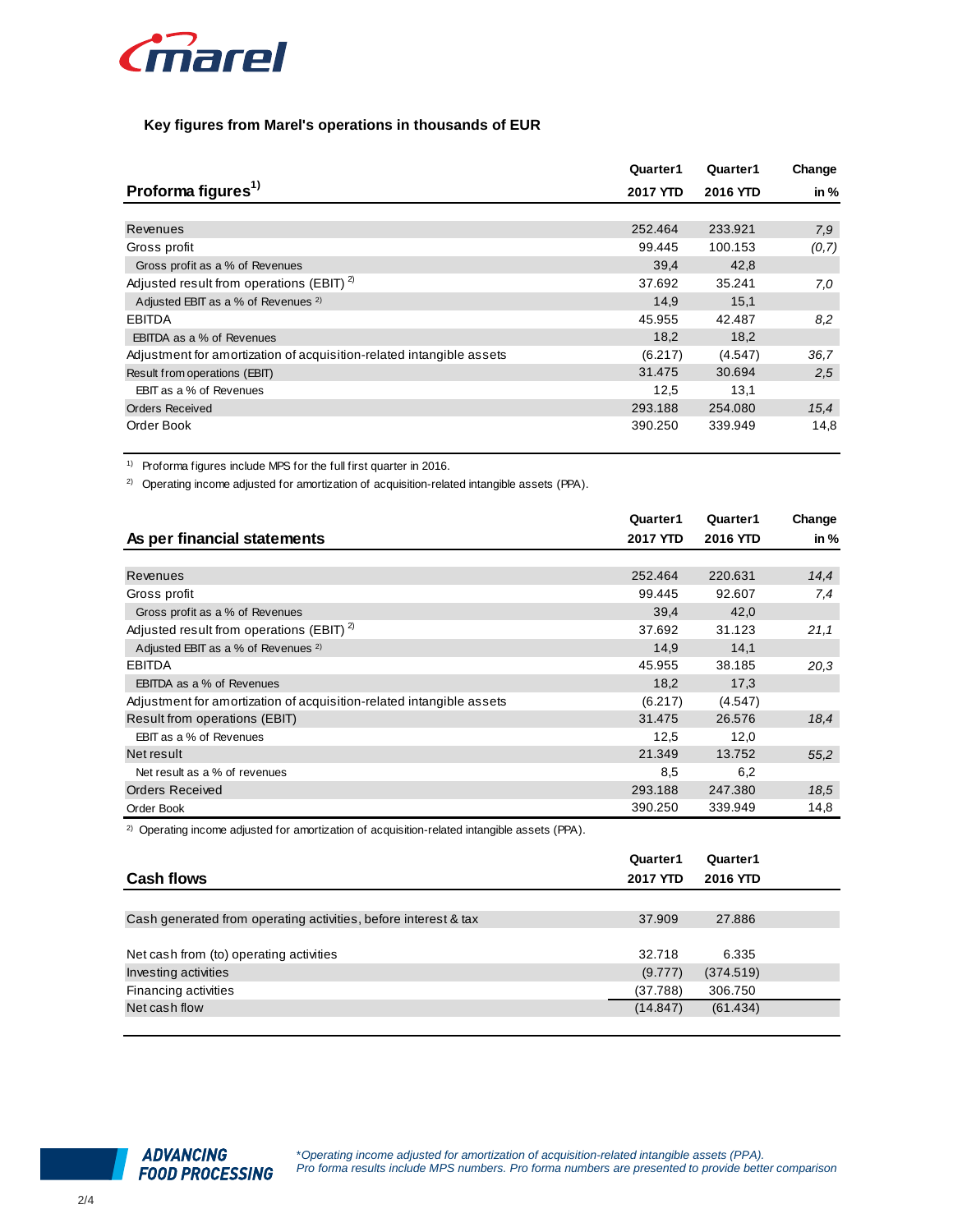

# **Financial position**

| Net Interest Bearing Debt      | $(401.395)$ $(486.024)$ |        |
|--------------------------------|-------------------------|--------|
| Operational working capital 3) | 63.551                  | 62.798 |

<sup>3)</sup> Third party Debtors, Inventories, Net Work in Progress and Third party Creditors.

| <b>Key numbers</b>                                                       |         |         |  |
|--------------------------------------------------------------------------|---------|---------|--|
| Current ratio                                                            | 0,9     | 1,0     |  |
| Quick ratio                                                              | 0.6     | 0,6     |  |
| Number of outstanding shares                                             | 711.526 | 715.466 |  |
| Market cap. in millions of Euros based on exchange rate at end of period | 1.927.8 | 1.204,8 |  |
| Return on equity                                                         | 16,2%   | 12,1%   |  |
| Earnings per share in euro cents                                         | 2,99    | 1,93    |  |
| Leverage adjusted result $4$ )                                           | 2,19    | 2,90    |  |
|                                                                          |         |         |  |

4) Net Interest Bearing Debt / LTM EBITDA.

# **Markets**

In Q1 2017, order intake was robust at 293 million. Orders are well balanced between industries, products and geographies. Large orders for customers in the poultry, meat and fish industries were secured in Asia, North-America and Europe during the quarter.

Marel is the leading global provider of advanced processing systems and services to the poultry, meat and fish industries. Marel continues to introduce a steady stream of innovative products to the market that will continue to increase the customers' value and advance food processing going forward.

### **Marel Poultry**

Marel Poultry started 2017 on a strong note, showing solid operational profit margins and strong volume. Marel Poultry generated 135.0 million in revenue and 22.3 million EBIT (16.5% of revenue) in Q1 2017. Projects were well distributed geographically and between different products. In Q1, a Greenfield project was secured in Russia and a large order was secured in Germany. Marel is reaping the benefits of a steady flow of highly innovative solutions introduced to its markets.

#### **Marel Meat**

Q1 2017 was a strong quarter for Marel Meat with good operational margins, order intake and volume. A large Greenfield project was secured in South-Korea as well as numerous important projects worldwide. Marel's full line offering in the meat industry is well perceived by customers and various cross- and upselling sales were secured. Marel Meat generated 85.1 million in revenue and 12.7 million EBIT\* (14.8% of revenue) in Q1 2017.

#### **Marel Fish**

In Q1 2017, Marel Fish continued to secure good order intake on the back of a record intake in the previous quarter. Following a strategic shift in 2016, operational results have improved. The FleXicut is now taking the first steps into the onboard and salmon segment through innovative partnerships with customers. Marel Fish generated 30.2 million in revenue and 2.0 million EBIT (6.6% of revenue) in Q1 2017.

## **Financial items**

### **Cash flow and investments**

The balance sheet is healthy and net interest bearing debt amounted to 401.4 million at quarter-end Q1 2017, compared to 486.0 million in Q1 2016.

Operational cash flow before interest and tax was 37.9 million for Q1 2017 compared to 27.9 million in Q1 2016. In Q1, Marel declared a dividend and purchased own shares in the amount of 22.1 million. Net debt/EBITDA is x2.19 which is within the range of the targeted capital structure.